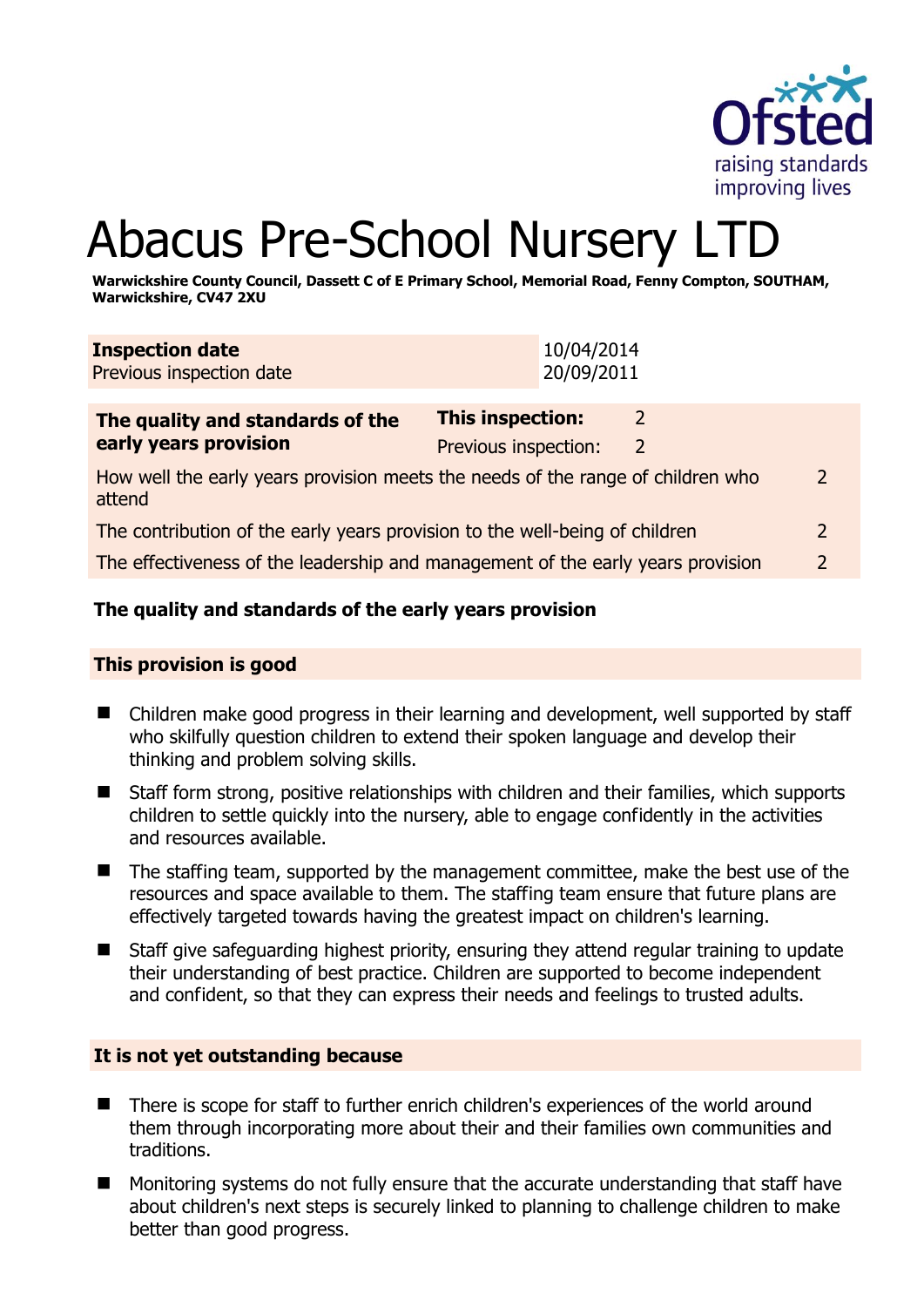# **Information about this inspection**

Inspections of registered early years provision are:

- $\bullet$  scheduled at least once in every inspection cycle the current cycle ends on 31 July 2016
- scheduled more frequently where Ofsted identifies a need to do so, for example where provision was previously judged inadequate
- **•** brought forward in the inspection cycle where Ofsted has received information that suggests the provision may not be meeting the legal requirements of the Early Years Foundation Stage or where assessment of the provision identifies a need for early inspection
- **Prioritised where we have received information that the provision is not meeting the** requirements of the Early Years Foundation Stage and which suggests children may not be safe
- scheduled at the completion of an investigation into failure to comply with the requirements of the Early Years Foundation Stage.

The provision is also registered on the voluntary and compulsory parts of the Childcare Register. This report includes a judgment about compliance with the requirements of that register.

# **Inspection activities**

- The inspector observed activities in the main playroom and outside play.
- The inspector held meetings and conducted a joint observation with the manager.
- $\blacksquare$ The inspector checked evidence of suitability and qualifications of staff working with children, the nursery's self-evaluation and improvement plan.
- The inspector took account of the views of parents and carers spoken to on the day.
- The inspector looked at a sample of children's records and planning documentation.
- The inspector spoke to staff and children throughout the inspection.

**Inspector** 

Elenora McEwan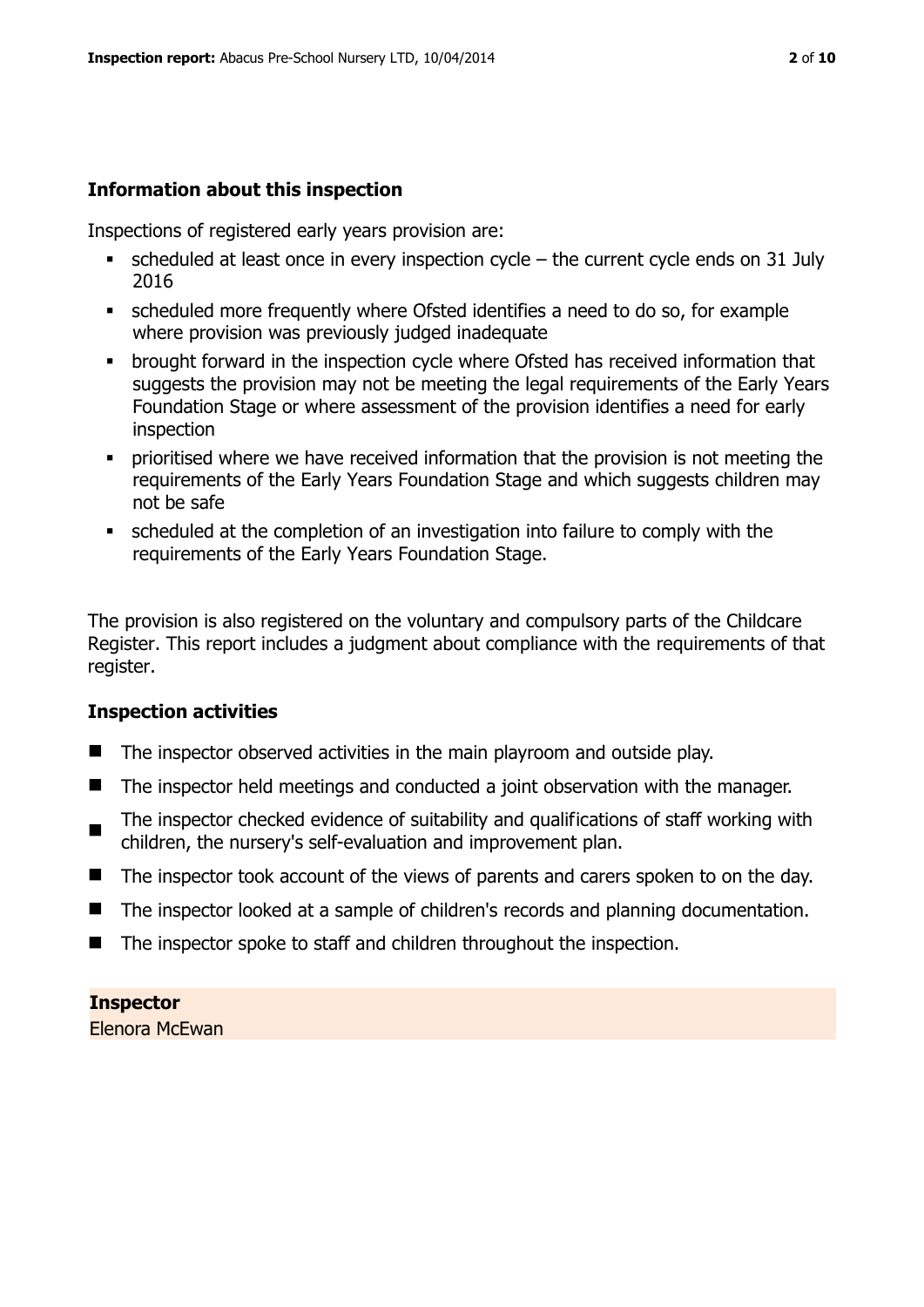# **Full report**

### **Information about the setting**

Abacus Pre-School Nursery LTD opened in 1991 and re-registered in 2011. The nursery is a registered charity managed by a committee of parents and carers. The nursery operates from a classroom attached to the primary school in Fenny Compton, Warwickshire. The nursery serves children from the local and surrounding areas. The nursery is open five days a week, from 9am to 3pm, during term time only. Children attend for a variety of sessions. Children share access to a secure enclosed outdoor play area. There are currently 26 children in the early years age range. The nursery receives funding for the provision of free early education for two-, three- and four-year-old children. The nursery supports children with special educational needs and/or disabilities. There are currently five staff working directly with children, all of whom hold an appropriate early years qualification at level 3. The nursery is registered on the Early Years Register and the compulsory and voluntary parts of the Childcare Register.

#### **What the setting needs to do to improve further**

#### **To further improve the quality of the early years provision the provider should:**

- $\blacksquare$  broaden the good range of experiences available for children to learn about the world around them through incorporating more about their own and their families communities and traditions
- $\blacksquare$  strengthen monitoring systems to ensure that the accurate understanding of children's progress and next steps is linked more securely to planning to challenge children to make even better progress in their learning and development.

#### **Inspection judgements**

#### **How well the early years provision meets the needs of the range of children who attend**

Skilled and knowledgeable staff provide stimulating resources and engage meaningfully in children's play to effectively support them to make good progress in their learning and development. Staff get to know children very well, so that each child's key person is able to accurately assess their skills and abilities and understand their next steps in learning and development. This clear understanding of children's needs enables staff to effectively tailor support and intervention to ensure that children's progress stays on track. As a result, gaps between groups of children are closing given their starting points and individual needs. Staffs' sharp focus on helping children to acquire strong language and communication skills and to support children's physical, personal, social and emotional development means that children are ready for the next stage of learning. Continued excellent support and strong links with the primary school means that children are exceptionally well-prepared for school. Children enjoy weekly trips to the reception class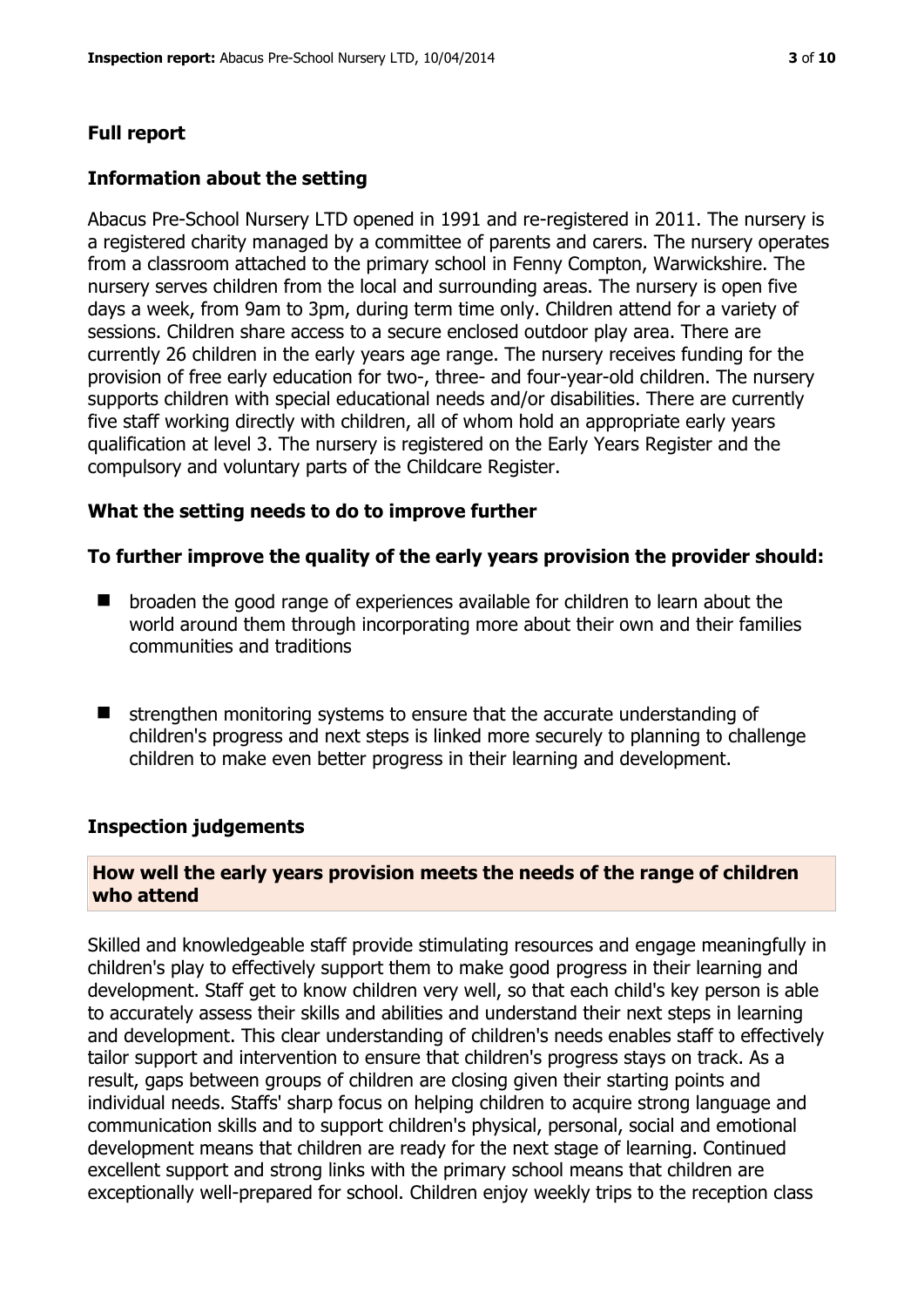where they share a story and singing time, have use of the school hall and play areas and children can choose to have a school lunch while at the nursery. These links enable children's smooth transition into school.

Children are happy and enjoy their time in the nursery playing with and exploring the activities that provide rich and varied experiences across all areas of learning. They have fun exploring the outdoors using magnifying glasses to observe the details in the natural world around them. They play imaginatively with small world figures, playing alongside with one another sensitively supported by staff, who talk to children to extend their vocabulary and story lines. Children's critical thinking and problem solving skills are very well supported through staffs' skilful questioning techniques. Staff involve children in the process of elimination to identify who will be the helper of the day by narrowing down the common characteristics of children. Children are encouraged to make predictions guessing whether there are more or less children today than there were yesterday. Children consider their answers and take great delight in being right. Children are developing their understanding of the world around them and participate in activities to learn about their own and others' traditions and festivals. For example, children enjoyed parading their home-made Easter bonnets and singing Easter themed songs for parents and children from the school reception class. They have also learnt about Chinese New Year, Diwali and Remembrance Day. However, the communities and traditions that children learn about do not always fully reflect those of children themselves and their families. This potentially limits the depth of children's appreciation of the differences and similarities between themselves and their peers.

Parents and carers talk very highly about the nursery and the excellent support that staff provide their children. They describe how well their children have progressed during their time in the nursery and for children who have now moved on to school how smooth and seamless the transition has been. Staff form positive relationships with parents and carers sharing information right from the start to enable them to work together to support children's learning and development. Staff keep parents informed about the activities and experiences they provide to support children's learning. Parents and carers can access children's learning journey records at any time and there are regular parents' evenings for these to be formally reviewed with staff. Staff are also exploring different ways to encourage parents and carers to contribute more regularly and formally to children's learning journey records.

#### **The contribution of the early years provision to the well-being of children**

While there is a well-established key person system in place, all members of the small staffing team form close positive relationships with children and their families. The open and relaxed atmosphere of the nursery enables parents and carers to take time to settle their children. The positive relationships that build between parents and staff provide a firm basis from which children's trust and sense of security in staff grows. Positive attachments with all staff that care for children are extremely well supported by the sensitive and caring interactions children experience. For example, when children are resistant to becoming involved in group activities, staff gently encourage them to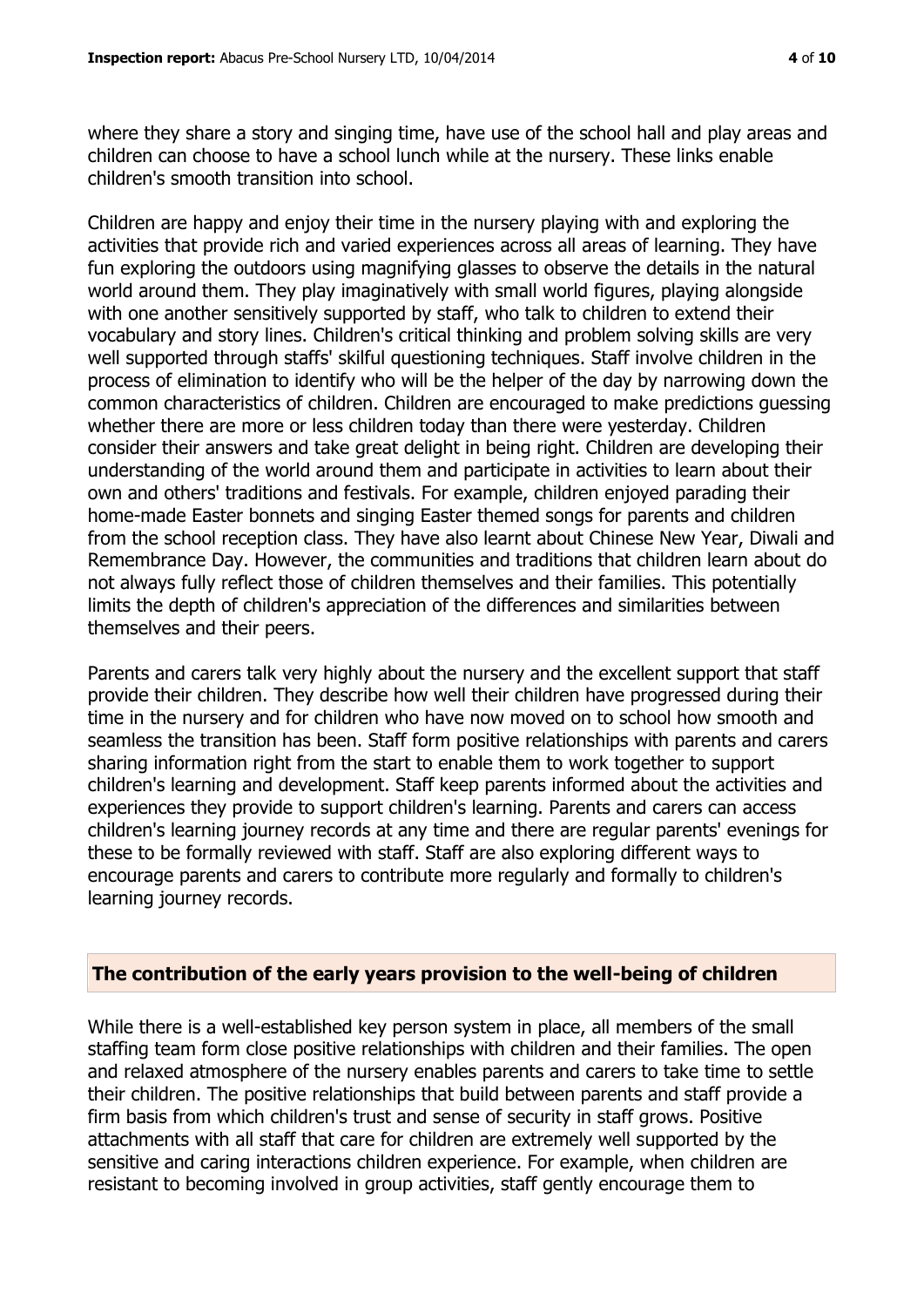participate at their own pace, creating positive experiences when they do engage. Building on these experiences and supportive emotional attachments, children quickly become confident, active learners, who are emotionally well-prepared for the next stage in their learning and indeed the move on to school or other settings. As a result, children are quick to settle in the nursery, happy to wave goodbye to parents and carers at the window before confidently and enthusiastically engaging in the activities and resources available to them.

Children are forming positive relationships at all levels and play well together supported by staff, who calmly and positively talk to children about any unwanted behaviour. Children's behaviour is very good because staff are consistent and remind children of the agreed expectations for how they all do things at nursery. Through the clear expectations discussed with children, they are developing a good understanding of the actions and behaviours that help to keep them safe. This is further supported by planned activities to deepen children's understanding of how to keep safe, for example, through activities that focus on road safety and reading traffic light signals.

Staff support and encourage children to become independent both in making their own choices about what they want to do and in meeting their own personal needs. As a result, children are very able at using cutlery to eat school lunches or to unpack and eat their packed lunches. Children are supported to make healthy choices and enjoy a healthy selection of snacks during both morning and afternoon sessions. Without direct access to a fully enclosed outside area, staff strive to provide children with as frequent access to outside play as possible, re-enforcing for children the importance of regular physical activity. Children also enjoy being able to access the school hall to participate in music and movement activities, learning how their bodies move and gaining increasing control. Opportunities to be outside are further enhanced with the use of resource boxes that provide varied activities and experiences, so that children can take their learning outside with them.

#### **The effectiveness of the leadership and management of the early years provision**

Staff have a very secure understanding of their responsibilities to safeguard and promote the welfare of children. They prioritise limited training resources to focus on staying up to date with safeguarding best practice and first aid. As a result, children are kept safe because staff are confident in their knowledge and understanding of how to safeguard them and respond appropriately to an accident or emergency. The management committee share this commitment to children's safety and well-being, with the chairperson completing safer recruitment training and working with the manager to ensure that all appropriate suitability checks are completed on all staff. The manager and her staffing team are all well-qualified and use their solid understanding of how children learn and develop to effectively teach children in their care. The manager guides and monitors the planning of the educational provision for children to ensure that this provides depth and breadth across all areas of learning. Where imbalance in provision is identified, improvement plans are implemented to ensure that this is addressed. For example, staff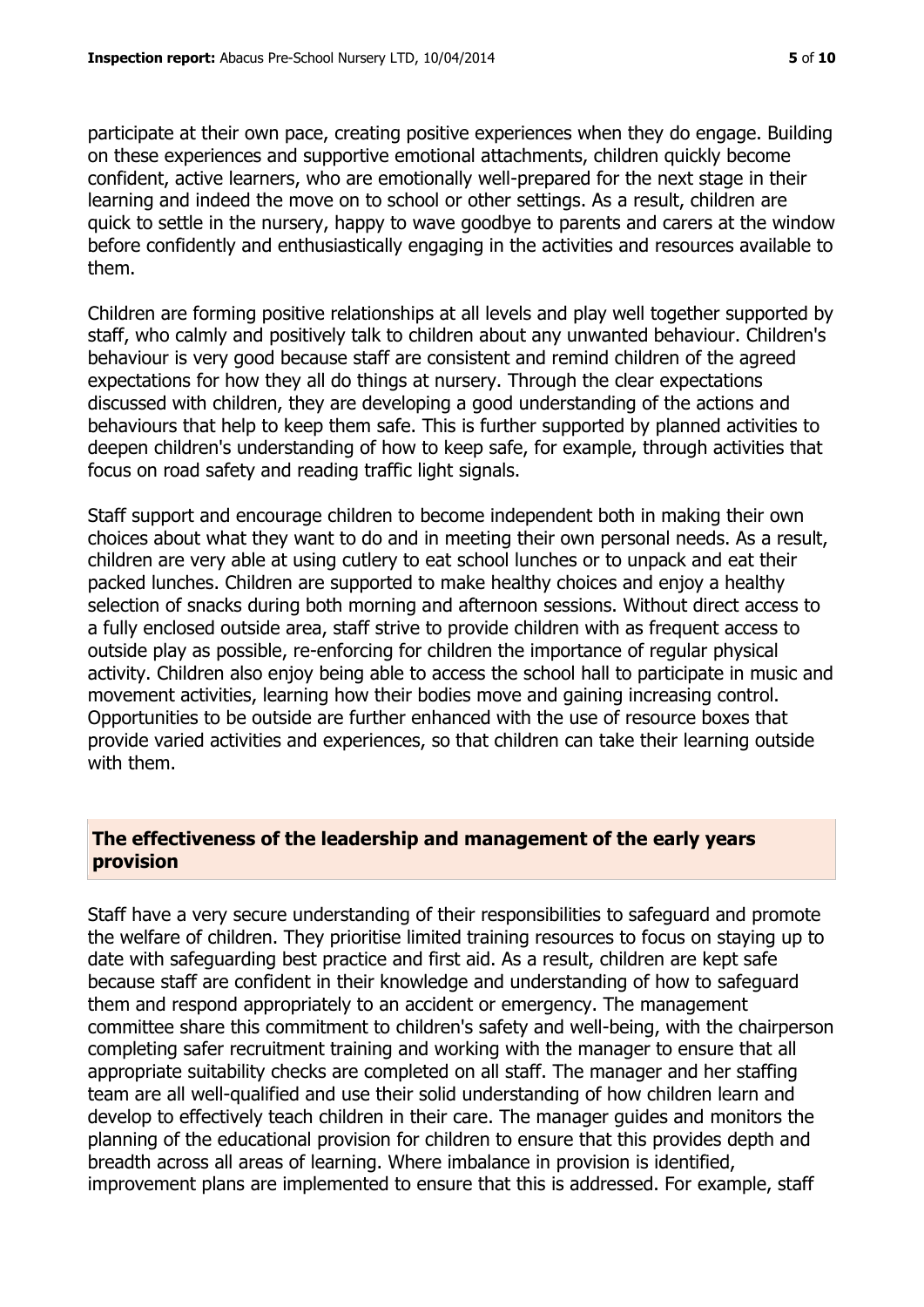have recently increased children's access to information, communication and technology and mathematical problem solving activities. Monitoring of the quality of assessment and children's progress ensures all children continue to make good progress from accurately identified starting points and that targeted support and intervention is provided when needed. This means that gaps between children in their learning are closed quickly given children's starting points and individual needs. However, monitoring does not always ensure that planning securely and accurately captures the next steps in children's learning to provide a level of challenge that will move them on from making good to excellent progress.

Self-evaluation is child focused and this ensures that improvements plans are aimed at broadening and enriching the experiences available to children to further support their learning and development. For example, staff have targeted improvement towards optimising the restricted time and space available for outside play. As a result, children's outside learning experiences are enhanced with the use of outside resource boxes that contain objects, such as magnifying glasses, that children activity explore with. The staffing team work well together and are committed to reflecting on practice and making improvements, supported by a volunteer management committee that works to develop and extend the resources available them. The manager monitors and mentors staff to help them to continue to develop their teaching skills and makes effective use of limited training resources through supporting staff to share and disseminate learning from any training that they access. This helps to improve the quality of teaching and care provided for all children.

Parents and carers are actively involved in the nursery, either directly through taking on volunteer roles in the management committee and organising fund raising events, or through supporting the events and activities of the nursery. There is a sense of community within the nursery and parents are eager to share their positive experiences and admiration for the commitment, care and attention staff provide for their children's welfare, learning and development. Children thrive in the mutual trust and respect that the adults in their lives share, working positively together to promote the best start for them. When needed, staff work proactively with parents to engage with external agencies and services to secure appropriate interventions for children, which ensures that all children are effectively supported to make good progress.

#### **The Childcare Register**

| The requirements for the compulsory part of the Childcare Register are | Met |
|------------------------------------------------------------------------|-----|
| The requirements for the voluntary part of the Childcare Register are  | Met |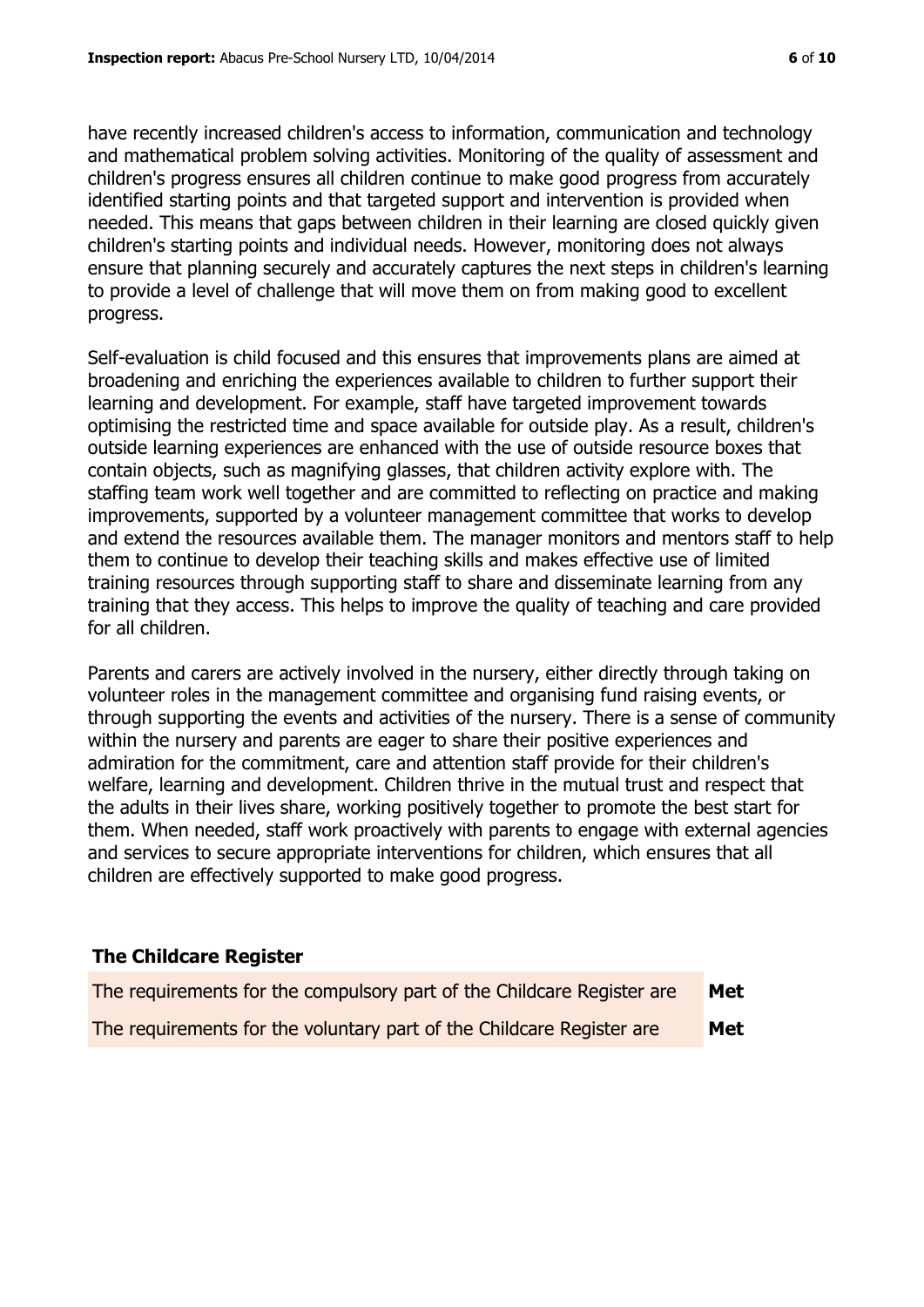# **What inspection judgements mean**

# **Registered early years provision**

| <b>Grade</b> | <b>Judgement</b>        | <b>Description</b>                                                                                                                                                                                                                                                                                                                                                                                |
|--------------|-------------------------|---------------------------------------------------------------------------------------------------------------------------------------------------------------------------------------------------------------------------------------------------------------------------------------------------------------------------------------------------------------------------------------------------|
| Grade 1      | Outstanding             | Outstanding provision is highly effective in meeting the needs<br>of all children exceptionally well. This ensures that children are<br>very well prepared for the next stage of their learning.                                                                                                                                                                                                  |
| Grade 2      | Good                    | Good provision is effective in delivering provision that meets<br>the needs of all children well. This ensures children are ready<br>for the next stage of their learning.                                                                                                                                                                                                                        |
| Grade 3      | Requires<br>improvement | The provision is not giving children a good standard of early<br>years education and/or there are minor breaches of the<br>safeguarding and welfare requirements of the Early Years<br>Foundation Stage. It will be monitored and inspected within<br>twelve months of the date of this inspection.                                                                                               |
| Grade 4      | Inadequate              | Provision that is inadequate requires significant improvement<br>and/or enforcement action. The provision is failing to give<br>children an acceptable standard of early years education and/or<br>is not meeting the safeguarding and welfare requirements of<br>the Early Years Foundation Stage. It will be monitored and<br>inspected again within six months of the date of this inspection. |
| Met          |                         | The provision has no children on roll. The inspection judgement<br>is that the provider continues to meet the requirements for<br>registration.                                                                                                                                                                                                                                                   |
| Not met      |                         | The provision has no children on roll. The inspection judgement<br>is that the provider does not meet the requirements for<br>registration.                                                                                                                                                                                                                                                       |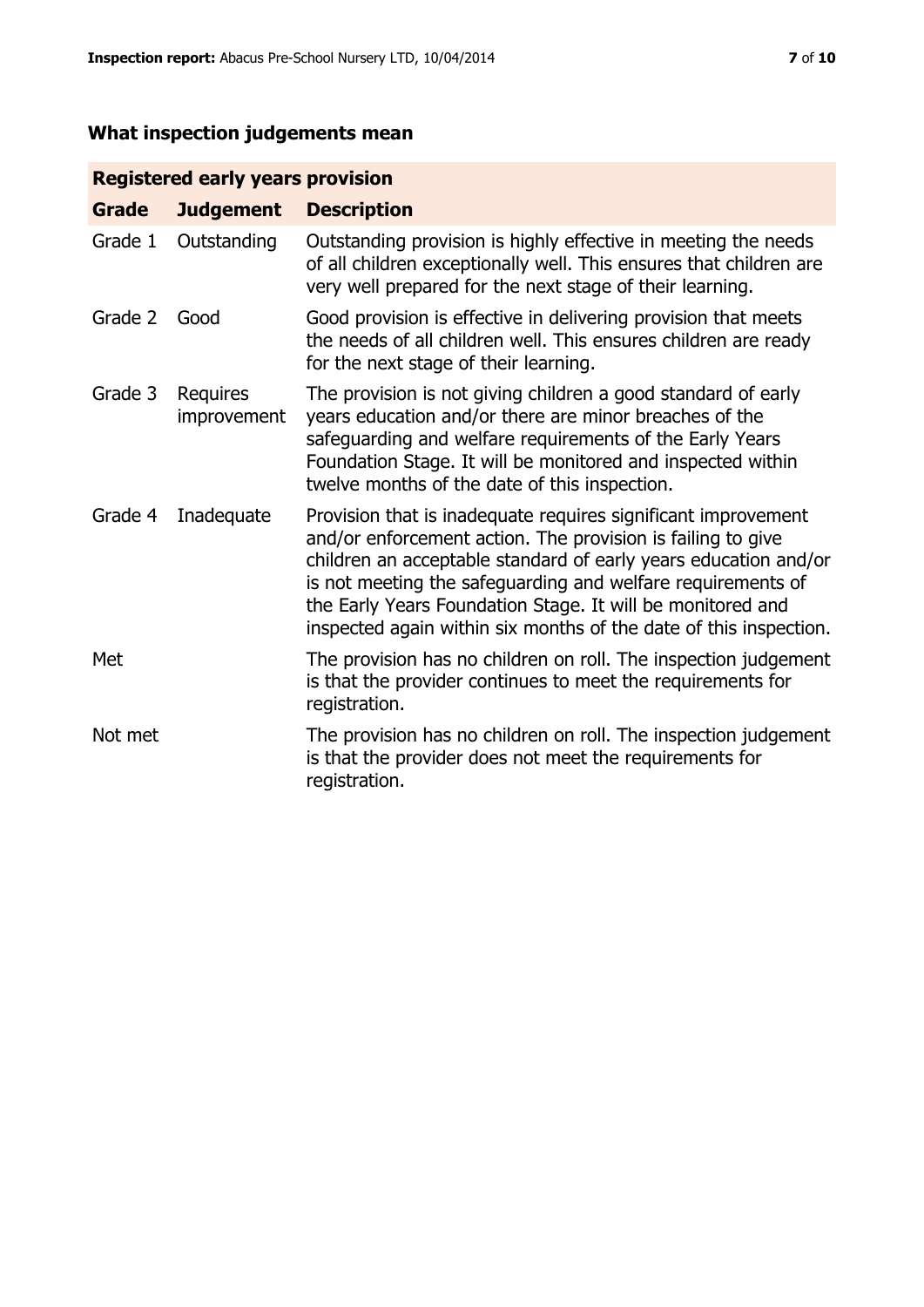#### **Inspection**

This inspection was carried out by Ofsted under sections 49 and 50 of the Childcare Act 2006 on the quality and standards of provision that is registered on the Early Years Register. The registered person must ensure that this provision complies with the statutory framework for children's learning, development and care, known as the Early Years Foundation Stage.

# **Setting details**

| Unique reference number       | EY419793                      |
|-------------------------------|-------------------------------|
| <b>Local authority</b>        | Warwickshire                  |
| <b>Inspection number</b>      | 874394                        |
| <b>Type of provision</b>      |                               |
| <b>Registration category</b>  | Childcare - Non-Domestic      |
| Age range of children         | $0 - 17$                      |
| <b>Total number of places</b> | 20                            |
| Number of children on roll    | 26                            |
| <b>Name of provider</b>       | Abacus Pre-School Nursery Ltd |
| Date of previous inspection   | 20/09/2011                    |
| <b>Telephone number</b>       | 01295771050                   |

Any complaints about the inspection or the report should be made following the procedures set out in the guidance *'Complaints procedure: raising concerns and making complaints* about Ofsted', which is available from Ofsted's website: www.ofsted.gov.uk. If you would like Ofsted to send you a copy of the guidance, please telephone 0300 123 4234, or email enquiries@ofsted.gov.uk.

# **Type of provision**

For the purposes of this inspection the following definitions apply:

Full-time provision is that which operates for more than three hours. These are usually known as nurseries, nursery schools and pre-schools and must deliver the Early Years Foundation Stage. They are registered on the Early Years Register and pay the higher fee for registration.

Sessional provision operates for more than two hours but does not exceed three hours in any one day. These are usually known as pre-schools, kindergartens or nursery schools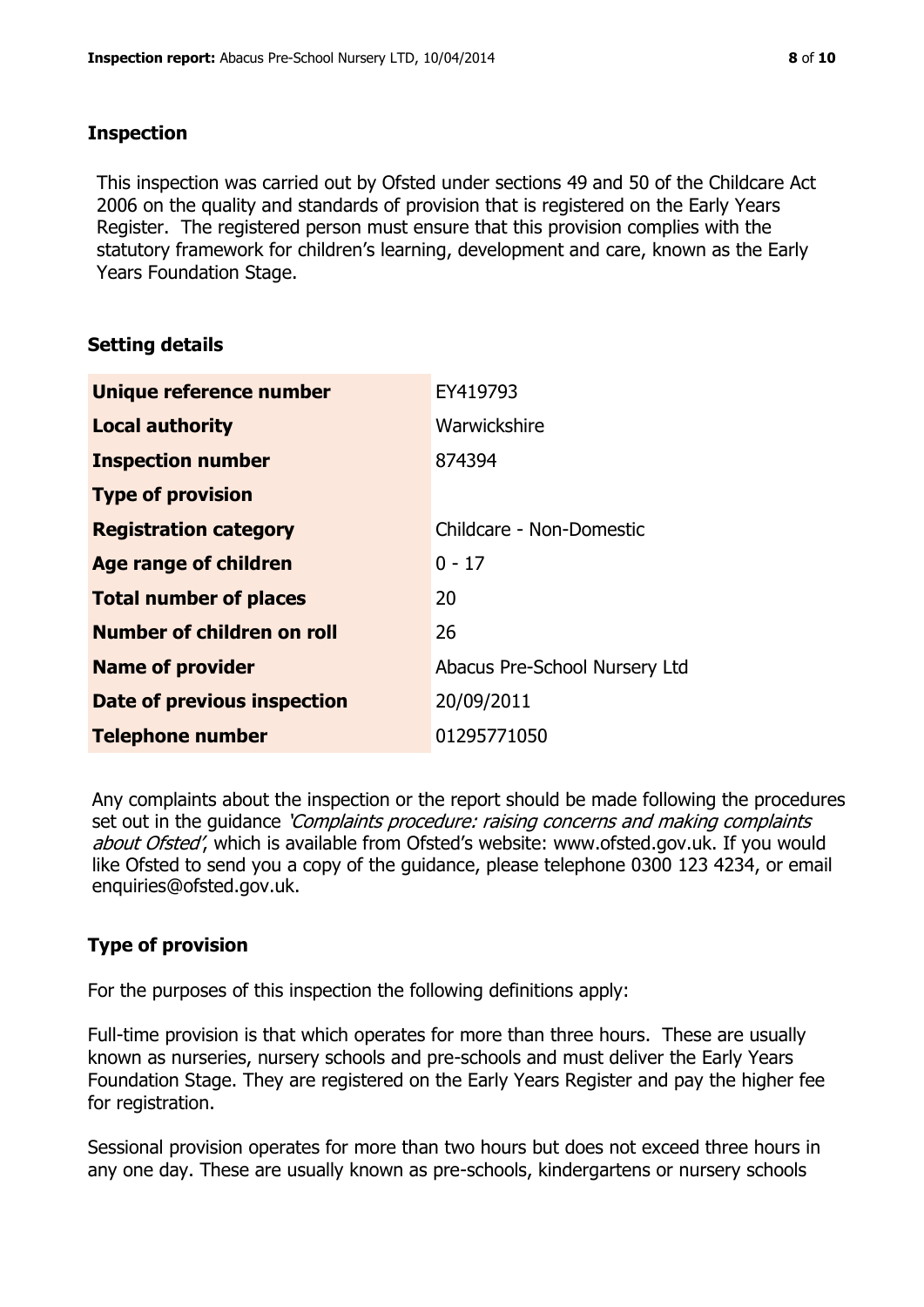and must deliver the Early Years Foundation Stage. They are registered on the Early Years Register and pay the lower fee for registration.

Childminders care for one or more children where individual children attend for a period of more than two hours in any one day. They operate from domestic premises, which are usually the childminder's own home. They are registered on the Early Years Register and must deliver the Early Years Foundation Stage.

Out of school provision may be sessional or full-time provision and is delivered before or after school and/or in the summer holidays. They are registered on the Early Years Register and must deliver the Early Years Foundation Stage. Where children receive their Early Years Foundation Stage in school these providers do not have to deliver the learning and development requirements in full but should complement the experiences children receive in school.